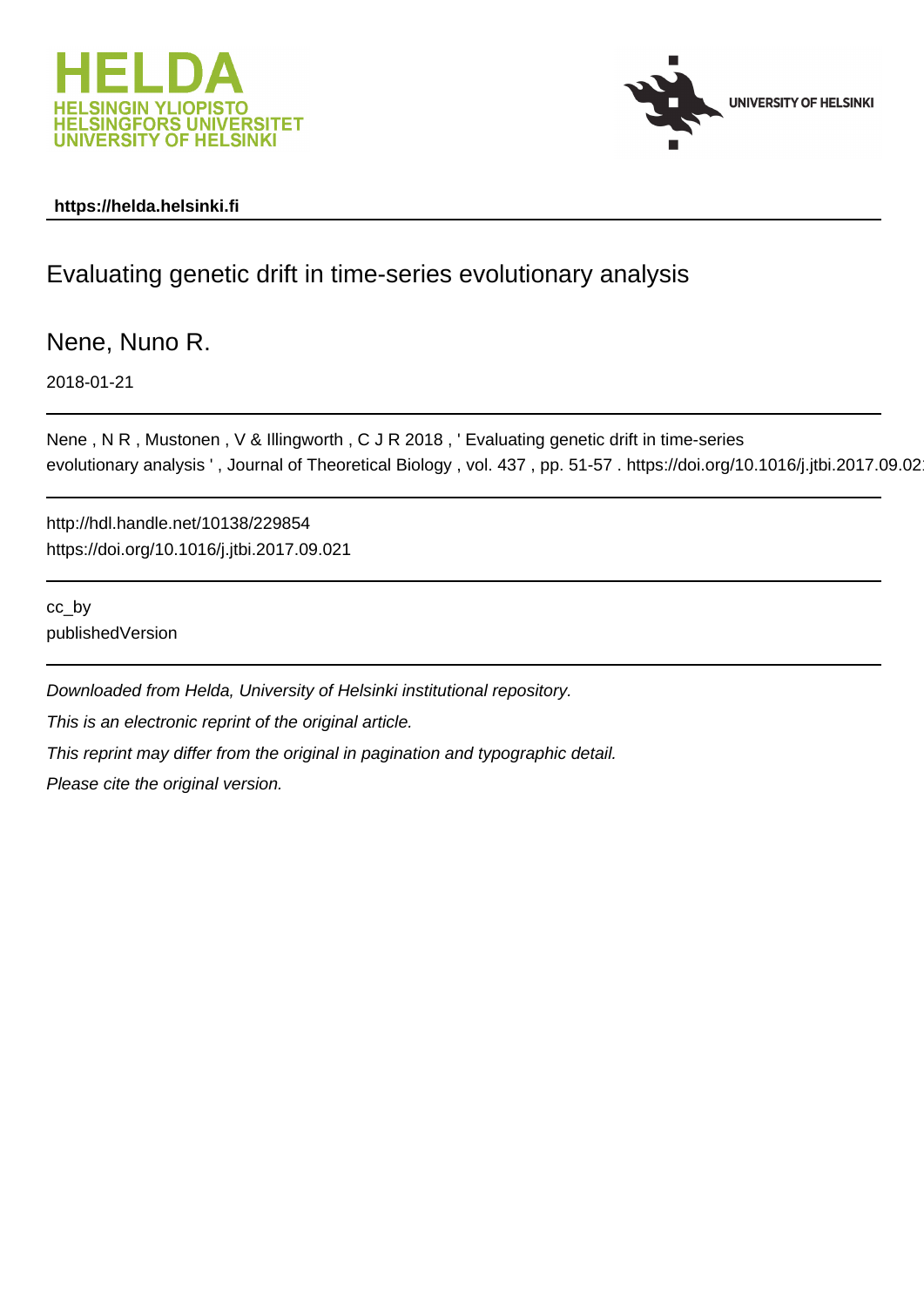Contents lists available at [ScienceDirect](http://www.ScienceDirect.com)

## Journal of Theoretical Biology

journal homepage: [www.elsevier.com/locate/jtbi](http://www.elsevier.com/locate/jtbi)

### Evaluating genetic drift in time-series evolutionary analysis

Nuno R. Nenéª, Ville Mustonen<sup>b,c</sup>, Christopher J. R. Illingworth<sup>a,</sup>∗

<sup>a</sup> *Department of Genetics, University of Cambridge, Cambridge, UK*

<sup>b</sup> *Wellcome Trust Sanger Institute, Wellcome Trust Genome Campus, Hinxton, Cambridge CB10 1SA, UK*

<sup>c</sup> Department of Biosciences, Department of Computer Science, Institute of Biotechnology, University of Helsinki, Helsinki 00014, Finland

#### a r t i c l e i n f o

*Article history:* Received 12 July 2016 Revised 20 June 2017 Accepted 18 September 2017 Available online 25 September 2017

*Keywords:* Genetic drift Time-resolved genome sequence data Wright–Fisher model Experimental evolution

#### a b s t r a c t

The Wright–Fisher model is the most popular population model for describing the behaviour of evolutionary systems with a finite population size. Approximations have commonly been used but the model itself has rarely been tested against time-resolved genomic data. Here, we evaluate the extent to which it can be inferred as the correct model under a likelihood framework. Given genome-wide data from an evolutionary experiment, we validate the Wright–Fisher drift model as the better option for describing evolutionary trajectories in a finite population. This was found by evaluating its performance against a Gaussian model of allele frequency propagation. However, we note a range of circumstances under which standard Wright–Fisher drift cannot be correctly identified.

© 2017 The Author(s). Published by Elsevier Ltd. This is an open access article under the CC BY license. [\(http://creativecommons.org/licenses/by/4.0/\)](http://creativecommons.org/licenses/by/4.0/)

#### **1. Introduction**

Rapid advances in high-throughput methodologies have enabled the collection of rich time-series from experimental evolution studies. These typically address the effects of environmental conditions on adaptation stemming from *de novo* mutations (Barrick and Lenski, 2013), initial variance induced by a genetic cross (Bergström et al., 2014; Culleton et al., 2005; Mancera et al., 2008) or simply from the standing variation characterizing a polymorphic starting population (Schlötterer et al., 2014). Sequencing the emerging populations during these types of experiments allows for identification of molecular aspects behind the species' reproductive success.

Despite advances in the field, a challenge remains regarding the optimal approach for identifying loci under selection given timeresolved genomic data. Due to linkage disequilibrium, selection at a single locus can lead to changes in allele frequencies across multiple loci (Hill and Robertson, 1966), confounding single-locus approaches to the inference of selection (Illingworth and Mustonen, 2011). Further, in smaller populations, genetic drift may have a significant impact upon allele frequencies, such that the influence of selection must be distinguished from stochastic effects, arising from both propagation and sampling (Charlesworth, 2009; Jónás et al., 2016; Jorde and Ryman, 2007).

Corresponding author.

A variety of methods have been proposed for inferring selection in time-series under genetic drift, utilising the Wright–Fisher drift model for forward propagation (Ewens, 2012), approximations to the Wright–Fisher model (Feder et al., 2014; Lacerda and Seoighe, 2014; Tataru et al., 2015; Terhorst et al., 2015; Topa et al., 2015; Waxman, 2011), its diffusion limit (Bollback et al., 2008) and respective spectral decomposition approaches (Song and Steinrücken, 2012; Steinrücken et al., 2014), or effective simulation methods (Foll et al., 2015; Malaspinas, 2016). Recently, an accurate beta approximation has also be shown to model important features at the absorbing boundaries which, otherwise, would not be easily attainable (Tataru et al., 2015) (see also Tataru et al. (2016) for an extensive review of other methods). However, while the Wright– Fisher model has become the standard approach to representing genetic drift, it is built upon certain modelling assumptions, including the replacement of the entire population in successive generations. As such, other models may in some respects provide a better fit to the dynamics observed in evolutionary experiments (Der et al., 2011). Experimental demonstrations intended to validate the Wright–Fisher model have suffered from limitations in the extent of data available for analysis (Buri, 1956; Der et al., 2011).

Here, we evaluate the extent to which a Wright–Fisher model of genetic drift can be inferred from data pertaining to evolutionary trajectories, contrasting it with a model of Gaussian diffusion. The Gaussian model at first sight differs greatly from the Wright–Fisher model, lacking frequency-dependent variance, albeit we note that, when compounded with the effect of finite sampling, frequency-dependent variance does arise in the Gaussian

<https://doi.org/10.1016/j.jtbi.2017.09.021>

0022-5193/© 2017 The Author(s). Published by Elsevier Ltd. This is an open access article under the CC BY license. [\(http://creativecommons.org/licenses/by/4.0/\)](http://creativecommons.org/licenses/by/4.0/)



CrossMark

*E-mail address:* [cjri2@cam.ac.uk](mailto:cjri2@cam.ac.uk) (C. J. R. Illingworth).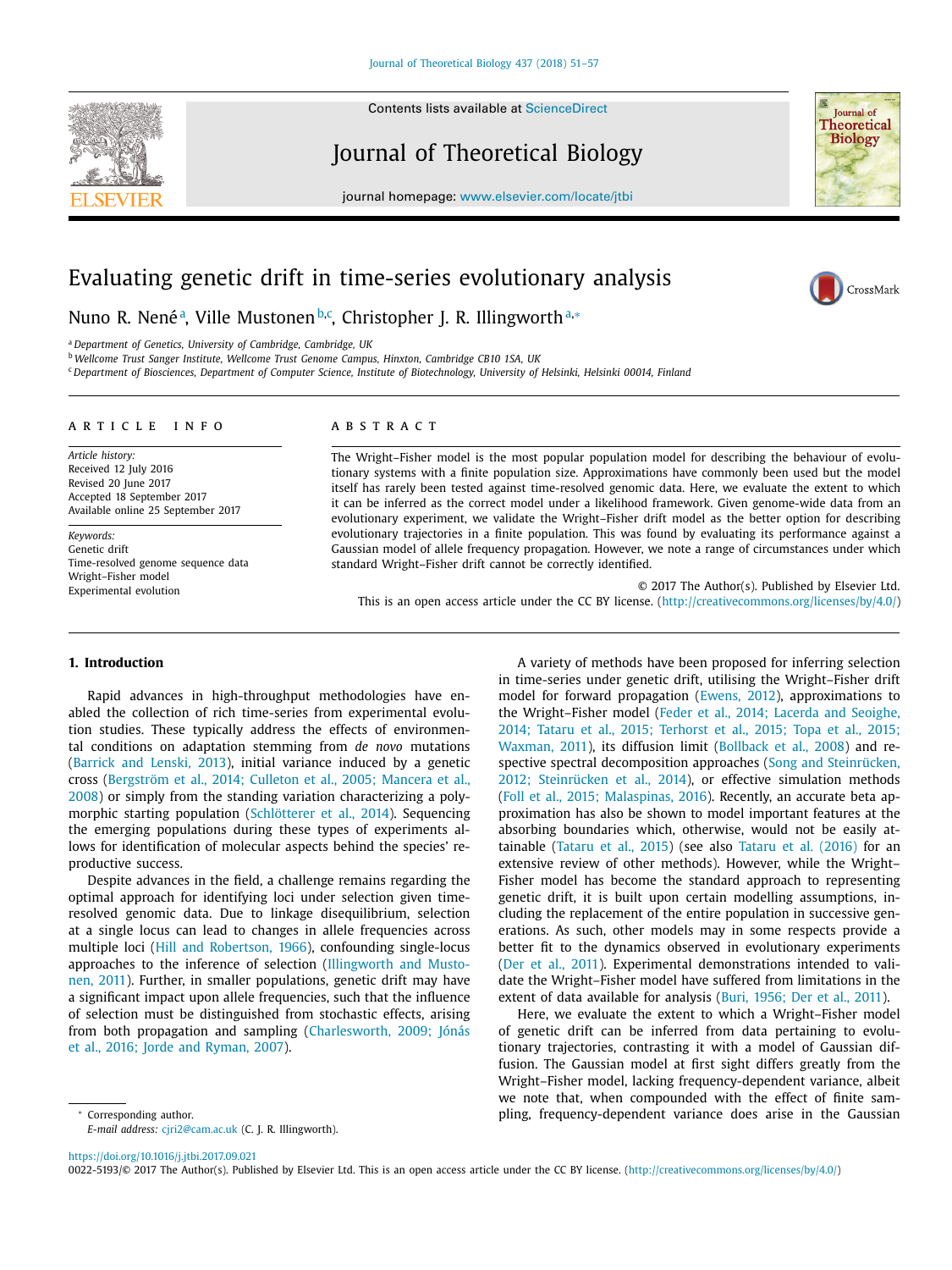model. A further contrast is noted in the computational efficiency of the algorithms; the Gaussian model is analytically solvable, allowing for rapid evaluation, whereas the Wright–Fisher model is more computationally intensive. We test the extent to which a model of drift is identifiable from simulated allele frequency data and a large dataset from evolutionary experiments conducted in *Drosophila melanogaster* (Franssen et al., 2015; Orozco-terWengel et al., 2012). We note that correct inference of a Wright–Fisher model is not always possible from simulated Wright–Fisher data, with various parameters influencing model identifiability. However, data from evolutionary experiments shows evidence in favour of a Wright–Fisher drift model under a likelihood-based inference approach.

#### **2. Results**

The potential to correctly identify a model of drift was evaluated using a Hidden Markov Model with an independent emission component, based on a version of the Kalman filter (Barber, 2012; Fischer et al., 2014). In general terms, we represented the frequency of an allele as a probability distribution, propagated at each generation, and observed via a finite sequencing process. Our emission model thus represents a form of uncertainty equivalent to that arising from evolutionary experiments that have used the Pool-Seq paradigm (Kofler et al., 2012). Given Gaussian and Wright–Fisher models of propagation, their relative fit to the data was evaluated using a compound log-likelihood difference, with optimal parameters identified by a standard non-linear optimization technique.

In order to test our ability to infer correct parameters from simulated data, given the combination of the drift model with an emission component, we tested our model against 2 batches of simulations covering several population sizes and variances for the Wright–Fisher and the Gaussian model respectively. Fig. 1, shows that accurate parameter inference was achieved under each drift model. At large population sizes (or smaller variances), the expected rate of change in an allele frequency declines, so that a longer period of observation, represented by *T*, the trajectory length, was required to estimate *N* (or  $\sigma_G$ ) to a high level of accuracy. Given 300 generations of data, accurate estimates of *N* or  $\sigma$ <sub>*G*</sub> were obtained from all simulated populations (see Supporting Text for consideration of the effect of the number of trajectories on inferred parameters).

Given sufficient data generated from a pure Wright–Fisher or Gaussian model of drift, correct identification of the drift model could be achieved. However, a threshold time, sometimes of 300 generations or more, was required for this to be achieved (Fig. 2). We tested a diverse set of simulated data with several representative parameters of typical *E*&*R* experiments (Kofler and Schltterer, 2014): sequencing depth, sampling period, initial allele frequency, experimental duration and population size. The underlying population size of the system, *N*, was a critical factor in determining the threshold for identification; at higher *N*, the change via drift may be insufficient for model discrimination. Further factors influenced this value; for example, trajectories starting at lower frequencies were more informative of the drift model due to increased frequency dependence, reflected, for example, in the derivative of the characteristic variance. At frequency values closer to the boundaries,  $q(t) = 0$  and  $q(t) = 1$ , the importance of higherorder moments characterizing the Wright–Fisher model are also a strong contributing factor. An increased depth and frequency of sampling increased the extent of information available for inference; each improved the ability for model discrimination (see Fig. 2 and additional results in Supporting Text).

While the simulations discussed above consider systems in which drift is the only force driving evolution, in a biological system, other factors affect allele frequency change. Selection, mutation, and linkage disequilibrium each influence the shape of the expected distribution of allele frequencies with time, potentially affecting the identifiability of a model of drift

Natural selection acting upon a population induces changes in allele frequency over time. As such, including selection in our simulations led to an increased allele frequency variance in our simulation data. Subsequent inference of *N* under a neutral assumption led to underestimates of *N* proportionate to the number of loci at which selection acted. However, the correct inference of a Wright–Fisher drift model in each case was not compromised (see Supporting Information).

The rate of mutation in experimental systems relevant to our work, of close to  $\mu \approx 10^{-9}$  (Li and Stephan, 2006), has an influence on allele frequencies much smaller than the effect of genetic drift. To explore the theoretical effect of mutation, simulations were conducted with much higher rates of mutation. From simulated data, population sizes were over-estimated if the starting frequency was 0.1 and  $\mu$ N = 0.1 or 0.5, and under-estimated if  $\mu$ *N* = 1 or 10 (see also Supplementary Information). At low frequencies, the influence of mutation led to incorrect model identification; the Gaussian distribution describes with greater flexibility the sample paths generated by the balance between drift, which pushes trajectories towards either of the absorbing boundaries, and mutation, which drives the frequency spectrum away from a frequency of 0 or 1. Where  $\mu$ *N* is sufficiently high, drift is overcome by the tendency of mutation to push frequencies to  $q(t) = 0.5$ . Considering simulations with a starting frequency of 0.5, consistent overestimates of *N* were obtained to compensate for the effect of mutation keeping the allele frequency close to a constant value. However, in these cases, the Wright–Fisher model was correctly identified in comparison to the Gaussian drift model.

The presence of linkage disequilibrium between loci may act as a confounding factor for selection identification. Yet, for model identifiability without selection, hitch-hiking effects should only have a significant impact if the number of founding haplotypes is reduced or if the size of genomes is small (Franssen et al., 2015; Terhorst et al., 2015). Under these conditions, a random bias in allele frequency change may be observed, leading to possible incorrect model identification. For the simulated genomes under a neutral coalescent model employed here (see Methods), propagation with linkage, even for a low number of founding haplotypes, did not lead to incorrect drift model identification. Population sizes for these datasets were slightly over-estimated (see Supplementary Information).

Applying the model to experimental genomic data (Franssen et al., 2015), an improved fit was not seen for the Wright–Fisher model across all statistical measures considered (see Supporting Text, where the error in the estimated compound variance is evaluated). However, a clear result in favour of this model was seen via a likelihood calculation. Estimated population sizes calculated under the Wright–Fisher model are shown in Fig. 3 (A). Consistent with the identification of selection in the data (Franssen et al., 2015), these estimates are lower than the reported consensus size of 1000. Further calculations were performed to evaluate models of drift over the subset of loci in all chromosomes that did not reach fixation. This was intended to verify whether the improved performance of the Wright–Fisher model arose from the natural inclusion of fixation events in this drift model; a more artificial approach was required in the case of the Gaussian drift model. While average likelihood differences for this dataset were reduced, the tendency across chromosomes observed in Fig. 3 was not altered.

In the results of Fig. 3, differences between the estimates obtained were observed for different replica datasets. As noted in supplementary Fig. F.14, the differences between initial distributions is minimal, likely excluding this as an explanation for the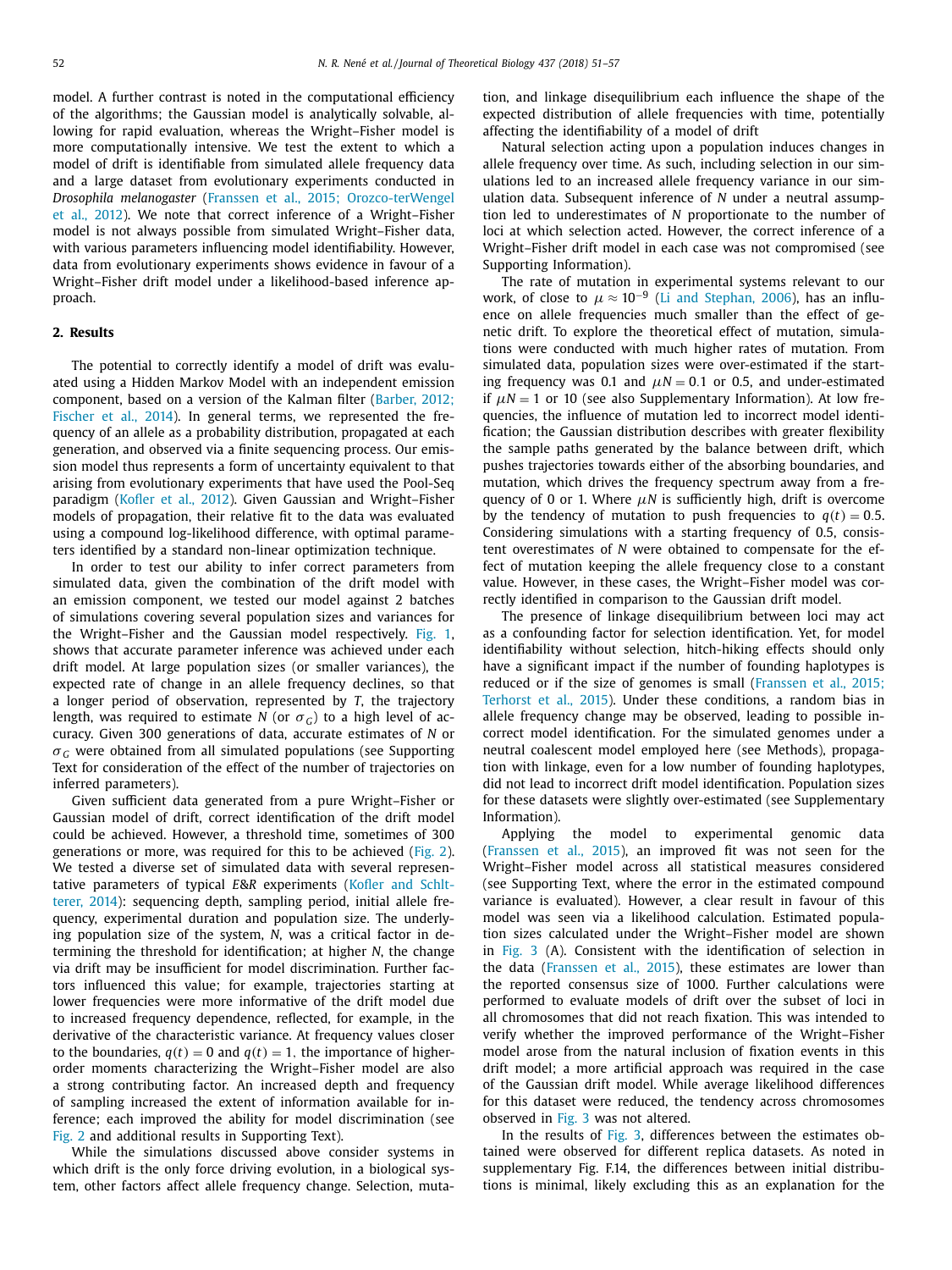

Fig. 1. Wright–Fisher and Gaussian models of allele frequency propagation and accuracy in drift parameter inference. (A) Example trajectories generated under a Wright– Fisher model with population sizes *N* = 400 (blue) and *N* = 4000 (yellow). (B) Example trajectories generated under a model of Gaussian diffusion with σ<sub>*G*</sub> = 0.018 (green) and  $\sigma_G = 0.006$  (red). (C) Inferred versus simulated population sizes given observations over  $T = 50$  and  $T = 300$  generations of simulated data generated with exact Wright– Fisher propagation. (D) Inferred σ<sub>G</sub> vs simulated σ<sub>G</sub> for equivalent calculations using the Gaussian model for trajectories. Simulations used for inference were generated with read depth  $C = 100$ , sampling period  $\Delta t = 10$ , and starting frequency  $q(0) = 0.5$ . (For interpretation of the references to colour in this figure legend, the reader is referred to the web version of this article.)



**Fig. 2.** Potential to identify a Wright–Fisher model of evolution. Contours show lines of constant likelihood difference *L* per locus per sampling instant by population size *N* and experimental duration *T*, between the exact Wright–Fisher and Gaussian drift models, when data is generated by Wright–Fisher propagation. Each contour represents the threshold below which correct model identification is possible at comparable likelihood differences. Solid lines show the contour  $\Delta L = 0.01$ ; a dashed line shows the contour  $\Delta L = 0.05$ , for each set of parameters. Contours were found by interpolation of data generated at specific combinations of population size and experimental duration, shown as gray dots, and smoothing with an exponential moving average. Log scale is used on the y-axis.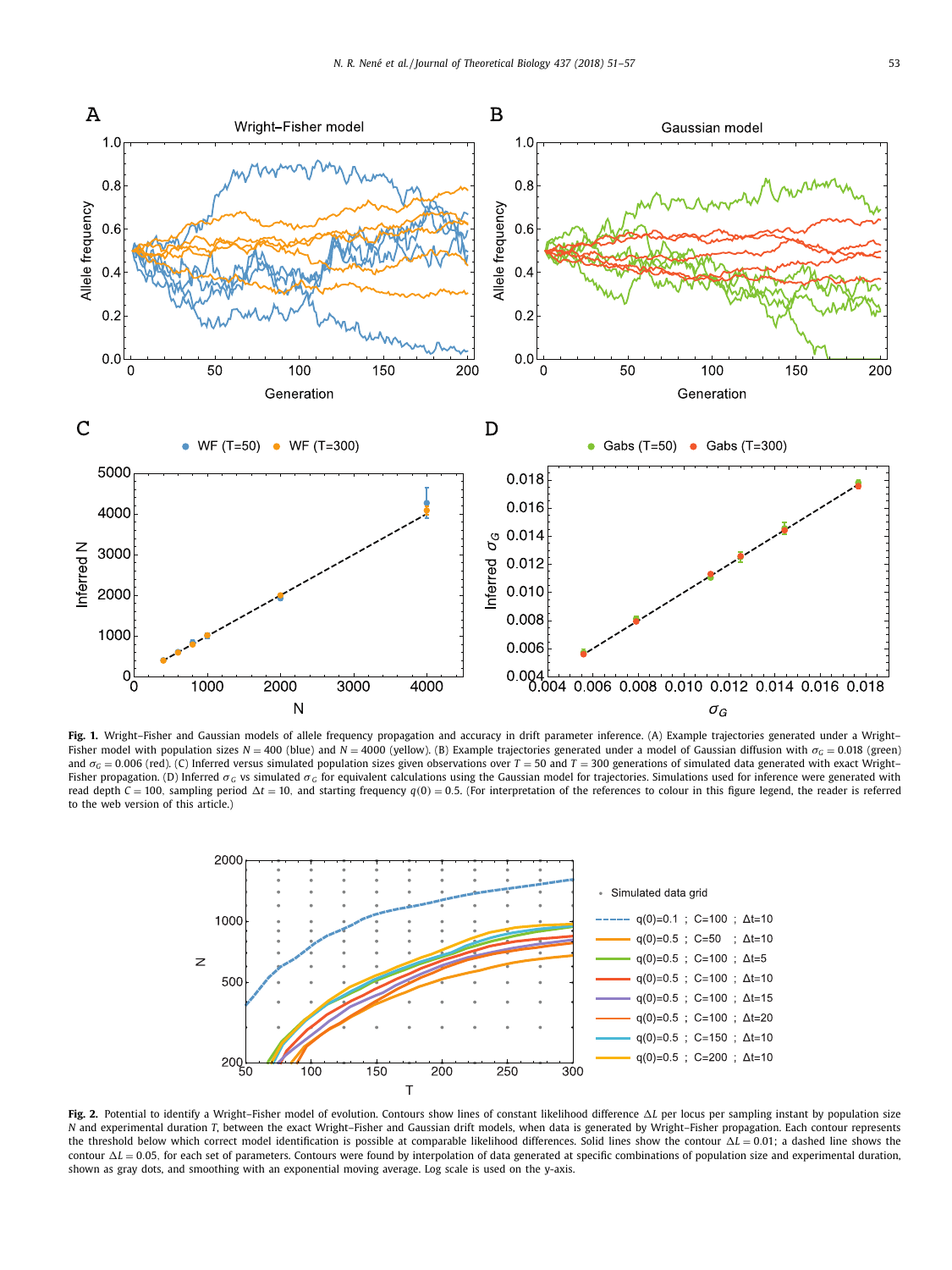

Fig. 3. Population size estimates from Drosophila experimental evolution time-series (Franssen et al., 2015) and average likelihood per locus, between exact Wright–Fisher and Gaussian propagation with absorbing boundaries. R1, R2, R3 represent estimates from different experimental replicates reported in Franssen et al. (2015) (see Methods for further details). Boxplots in (C) and (D) correspond to the Average  $\Delta L$  per locus and respective population size estimates for sets generated by bootstrapping (see Methods).

differences. In order to estimate the variance in our estimates, a bootstrapping procedure was applied, examining sets of trajectories from *L*/10 loci in each case, where *L* is the number of loci in the original chromosomes with identified variant alleles; 100 bootstrapping sets per chromosome and replicate were performed. As can be seen in Fig. 3 (C) and (D), even under this conservative procedure little variance in estimates was observed, with the exception of the small chromosome, 4. Intrinsic differences between replicates may underlie the different results (Franssen et al., 2015).

### **3. Discussion**

The Wright–Fisher model is the most popular discrete-time approach for modelling populations, describing their fine-structure as the result of a succession of randomly drawn, non-overlapping sampling generations at a constant consensus size. However, evaluation of the explicit model is computationally intensive, requiring repeated matrix multiplications. For this reason, published approaches for inferring selection within a population of finite size have utilised a variety of approximations to the Wright–Fisher model when accounting for genetic drift.

Here, we have considered the extent to which a Wright–Fisher model is possible to infer from time-resolved allele frequency data. Applied to a large dataset from an evolutionary experiment, we demonstrate that it is identifiable under a likelihood model. In so far as a drift model can be compared to arbitrarily similar models, it can never truly be proven to be correct through the analysis of experimental data. Nevertheless, under the approach outlined here, we have identified a Wright–Fisher model of genetic drift as outperforming a model of drift via Gaussian noise when applied to data from a biological population.

Our calculations on simulated data further show that the identification of Wright–Fisher drift is not trivial, and may not be replicable in other datasets; in situations where the time over which a population is observed is short, where the underlying population size is large, or where sampling is shallow or sparse, Wright–Fisher drift may be indistinguishable from variance in a Gaussian model. Under such circumstances the potential for the use of alternative, rapid approximations to the Wright–Fisher approach is clear. The Gaussian model described here provides one such approach, for which an analytical solution is possible; scope remains for research into fast and flexible alternative procedures applicable to situations where data is scarce, intricate parametric approaches are not possible or population models are not identifiable. Under these circumstances, Bayesian non-parametric inference frameworks may stand as a viable option for evolutionary time-series analysis (Orbanz and Teh, 2010; Topa et al., 2015).

Experimental evolution and the analysis of the resulting timeseries data have provided extensive proof for a number of evolutionary modes responsible for overall trends leading to particular phenotypic outcomes (Barrick and Lenski, 2013; Schlötterer et al., 2014). Several simulation studies have also tested the success of a number of typical experimental set-ups in providing informa-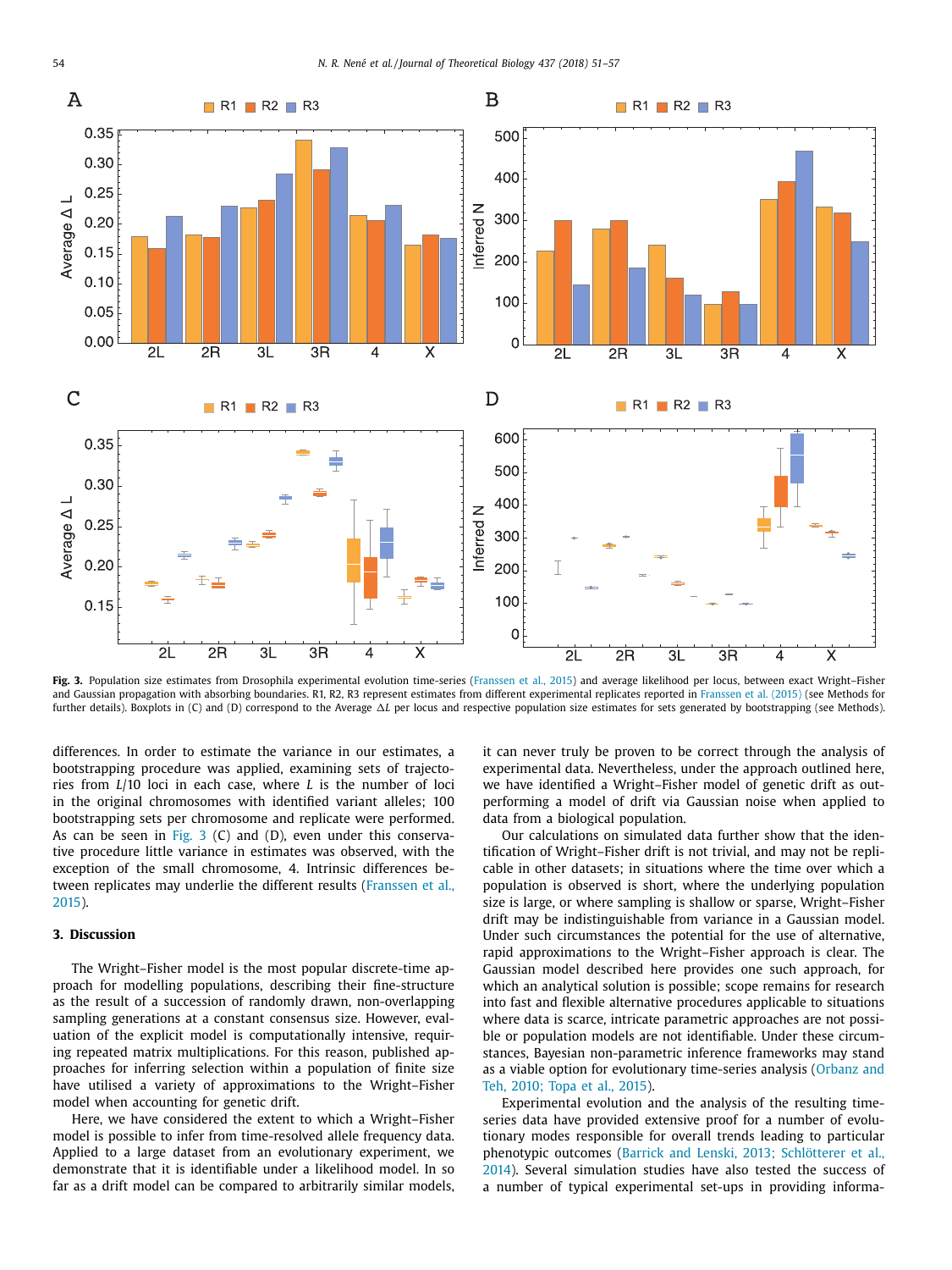tion on loci responding to environmental stress (Kofler and Schltterer, 2014), the present paper having a specific focus on stochasticity in evolutionary analysis. Optimising the design of experiments so as to maximise the information obtained (Liepe et al., 2013) may be an important step in validating Wright–Fisher population models (Der et al., 2011), or distinguishing between potential approximations (Tataru et al., 2016). Further investigations are necessary to systematically quantify the utility of certain experimental designs; a decision toolkit based on the mutual information between experiment and theoretical framework could improve our understanding of the potential to predict and control evolution (Lässig et al., 2017).

#### **4. Methods**

#### *4.1. Simulated data generation*

Simulations were performed using an exact Wright–Fisher model. Parameters for simulations were chosen to reflect those relevant to recent Evolve and Resequence (*E*&*R*) experiments (Franssen et al., 2015; Kofler and Schltterer, 2014; OrozcoterWengel et al., 2012) and representative simulation studies (Kofler and Schltterer, 2014), including the population size (*N*), initial frequency distribution (*q*(0)), sequencing coverage depth (*C*), experiment length  $(T)$ , sampling period  $(\Delta t)$ , number of replicates and number of loci (*L*) used to infer population parameters.

In order to test the accuracy of our inference method an additional test was performed with simulations generated by a Gaussian diffusion model on the interval [0, 1] with absorbing boundaries (inference results in Fig. 1 and Supporting Text).

In order to evaluate drift model identification under the inference framework outlined below, two batches of Wright–Fisher simulations were studied. One considered evolution at a single locus, where trajectories were completely independent. For this batch, we tested model identification on both trajectories with and without mutation. A Poisson model was used when mutation was present. As with the neutral trajectories without mutation, several population sizes were used in the interval [100, 5000]. For each population size several mutation rates were analysed in order to cover the region of  $\mu$ *N* values where the frequency spectrum changes its shape; the selected set for  $\mu$ *N* was {0.1, 0.5, 1, 10}. From  $\mu$ *N* = 10 to  $\mu$ *N* = 0.1, a transition occurs where around  $\mu$ *N* = 0.5 the system goes from having the most probable value located at  $q(t) =$ 0.5 to having two significant spikes at the absorbing boundaries (Rouzine et al., 2001). An additional subset of simulations was generated to study the effects of selection on inference. These included selection coefficients sampled from a uniform distribution in the interval [−0.01, 0.01], for either 1% or 10% of the loci.

The second batch of Wright–Fisher simulations was based on propagation of genomes with linkage characteristic of *Drosophila melanogaster* (100 cases in total). The program *FastSimCoal* (Excoffier et al., 2013), under a neutral coalescent model, was used to generate the starting genomes, with roughly  $L = 5000$  polymorphic positions; 2000 sequences were used in this instance. The propagation of populations under Wright–Fisher dynamics, at a constant census size, for genomes of length *L*, was performed by a set of purpose built routines (see Section 5). In order to construct the starting population we sampled 2*N*/*F* times from the set of haplotypes generated by *FastSimCoal*, with  $F = 20$  representing the number of founding sequences. Further simulations with a higher number of haplotypes could have been tested. Yet, it was verified that even for a low number of starting genomes the task of correct model identification was not hindered; higher *F* should not change considerably the results. Lower *F*, on the other hand, may lead to spurious effects at the allele frequency level due to linkage (Terhorst et al., 2015). The mutation rate  $(\mu)$  and the recombination rate ( $\rho$ ) for the coalescent neutral model were imposed at  $\mu = 3 \times 10^{-9}$ */bp/gen* and  $\rho = 10^{-8}$ */bp/gen*, consistently with the experimentally determined recombination rates and the recombination rate calculator (Comeron et al., 2012; Fiston-Lavier et al., 2010). For both batches of simulations a binomial sampling process was used to simulate sequencing of the population (see Eq. (1)).

As we are studying identification of drift model in evolutionary time-series characteristic of *E*&*R* experiments, measured by Pool-Seq, the effects of migration were not addressed. Its contribution to the variance under the one-locus Wright–Fisher neutral model can be studied efficiently through standard methods for recursive discrete dynamical systems (Tataru et al., 2015, 2016). Here, we also do not address recombination during the duration of the experiment. Its effects have been proven to increase the success rate in identification of loci under selection (Kofler and Schltterer, 2014). Since we study linkage disequilibrium in isolation, i.e. no mutation nor selection involved, if the starting point are the genomes generated under a neutral coalescent model, recombination would only allow us to transform the observed frequency dynamics into the one-locus independent case reported in Fig. 2. There, the general limits in drift model identification from evolutionary time-series data are amply shown. In addition, recombination events have been seen to occur rarely in *E*&*R* studies in *Drosophila* (Franssen et al., 2015). We also did not study the combined effects of linkage, mutation and selection, since our objective was to isolate the contribution of each of these additional factors to drift model identification. More complicated dynamics are of interest but fall beyond the scope of this work.

#### *4.2. Experimental data: temporal allele frequencies determined by Pool-Seq*

We analysed the data pertaining to all chromosomes reported in Franssen et al. (2015) and available from *Dryad* [\(http://datadryad.org\)](http://datadryad.org) under the accession number *doi*: 10.5061/*dryad*.403*b*2. The experiments performed in Franssen et al. (2015) concerned the adaptation of Drosophila to a novel laboratory environment and are part of an ongoing long term experimental evolution study (see for example Kapun et al. (2014); Orozco-terWengel et al. (2012); Tobler et al. (2014); Versace et al. (2014)). The flies were cultured in a fluctuating temperature and light regime to mimic natural conditions: the new temperature regime was cycled every 12 h between a temperature of 18 and 28 °*C*, which coincided with dark and light periods, respectively. 3 replicates were collected at generations 0, 15 (23 for replicate 2), 37 and 59, and allele frequencies were estimated from Pool-Seq data. The census population throughout the experiment was approximately 1000. For further details on the experimental protocol used to generate the populations at each generation and replicate see the original paper (Franssen et al., 2015). Here, we will focus on identification of drift model from the reported time-series profile. The overall tendency for each chromosome can be seen in the respective frequency probability density functions at each sampling generation reported in Supporting Information. We must emphasize that the method presented here for drift model identification is based on evaluation, under a log likelihood approach, of each locus trajectory given a global drift model parameter, which we find by optimizing the sum of log likelihoods across all positions (see Eq. (4)). Therefore, the probability density profiles presented in Supporting Information are for visual inspection only. Their shape is not taken directly in the inference process, unlike previous studies (Der et al., 2011).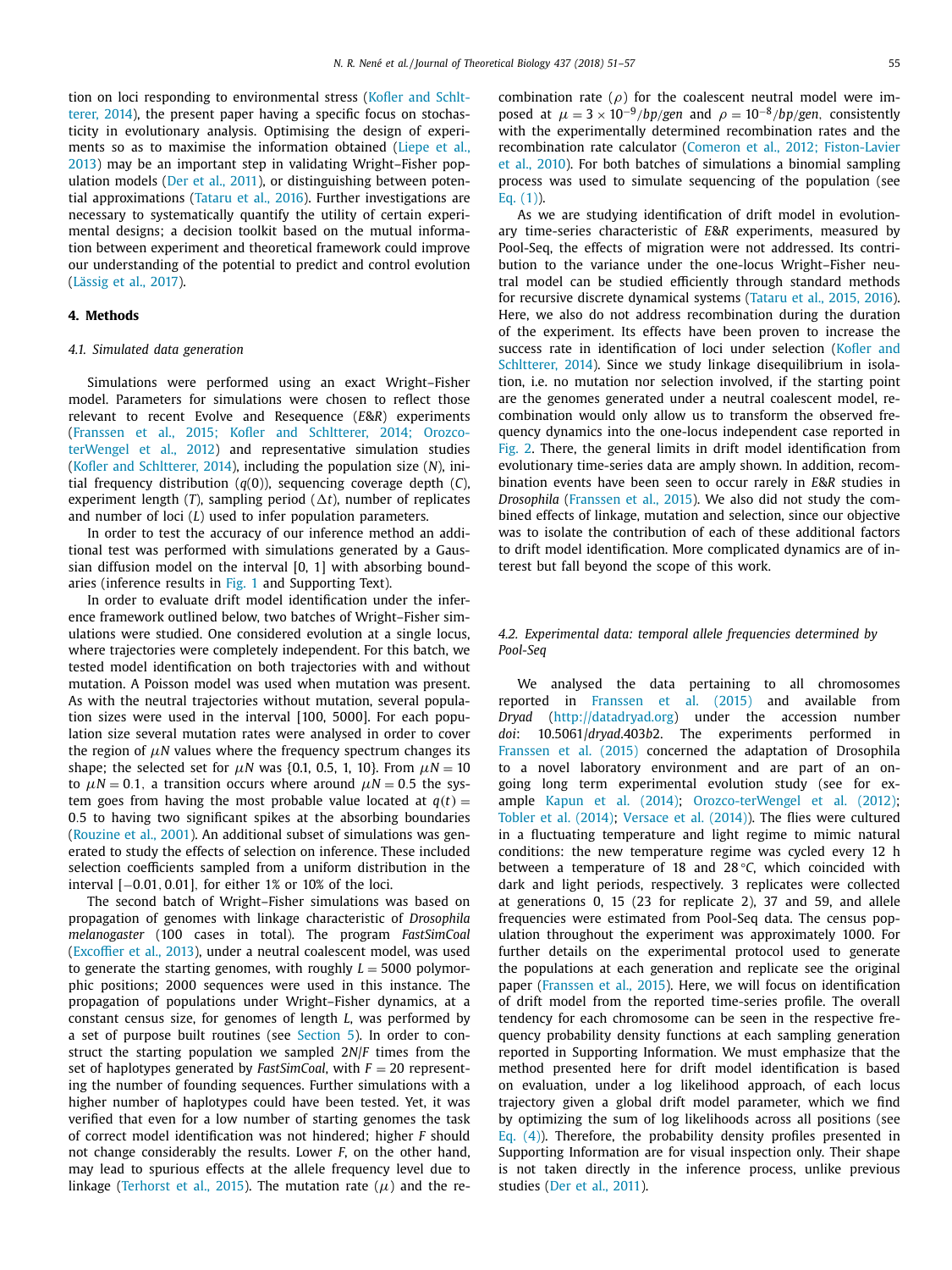#### *4.3. A continuous state-space HMM for integer data*

Inferences of drift parameters were conducted using a continuous state-space Hidden Markov Model (HMM) for onedimensional integer data based on a version of the Kalman filter (Barber, 2012; Fischer et al., 2014). As with traditional approaches involving HMM, it incorporates a dynamical hidden model,  $P(q(t_k)|q(t_{k-1}), \theta)$  and an emission model,  $P(D(t_k)|q(t_k))$ , where  $D_i(t_k) = \{n_i(t_k), C_i(t_k)\}\$  describes the number of observations of a specific allele  $n_i(t_k)$ , and the total read depth  $C_i(t_k)$ , at generation  $t_k$  and for each locus *i* in a data set. Here, by default, we assumed that for the pooled population each individual contributed equally, thus leading to a simple binomial emission model, that is:

$$
P(D_i(t_k)|q_i(t_k)) = {C_i(t_k) \choose n_i(t_k)} q_i(t_k)^{n_i(t_k)} (1 - q_i(t_k))^{(C_i(t_k) - n_i(t_k))}
$$
 (1)

Estimation of parameters  $\theta$  was achieved via a forward algorithm, consisting of multiple predict-update steps, by combining sampling with a period  $\Delta t = t_k - t_{k-1}$  generations and propagation *P*( $q(t_k)$ | $q(t_{k-1}), θ$ ):

$$
P(q_i(t_k)|D_i(t_{1:k-1}),\theta)
$$
  
=  $\int dq_i(t_{k-1})P(q_i(t_k)|q_i(t_{k-1}),\theta)P(q_i(t_{k-1})|D_i(t_{1:k-1}),\theta)$  (2)

and

$$
P(q_i(t_k)|D_i(t_{1:k}), \theta) = \frac{P(D_i(t_k)|q_i(t_k))P(q_i(t_k)|D_i(t_{1:k-1}), \theta)}{\int dq_i(t_k)P(D_i(t_k)|q_i(t_k))P(q_i(t_k)|D_i(t_{1:k-1}), \theta)}
$$
(3)

leading to the likelihood

$$
\mathcal{L}(\theta|D)
$$
  
= 
$$
\sum_{i=1}^{L} \sum_{k} \log \int dq_i(t_k) P(D_i(t_k)) |q_i(t_k)) P(q_i(t_k)| D_i(t_{1:k-1}), \theta)
$$
 (4)

Optimisation of this likelihood gave an estimate of the drift parameter  $\theta$ . As is clear from the likelihood function (Eq. (4)) the full combined algorithm was not necessary to achieve estimates of the drift parameter under each evolutionary model. We, nevertheless, did resort to the weighting scheme underlying the forwardbackward/predict-update algorithm in order to generate posteriors for each trajectory, in order to find means and variances characterizing the genomic evolutionary data, and to evaluate model performance under alternative metrics.

We note that, in some cases, Pool-Seq experiments may involve the selection of a subset of individuals from the pool for sequencing. In this case, Eq. (1) may be altered to derive an expression

$$
P(D_i(t_k)|\hat{q}_i(t_k))P(\hat{q}_i(t_k)|q_i(t_k))
$$
\n
$$
(5)
$$

where  $\hat{q}_i(t_k)$  is the frequency of the given allele in the subset of individuals chosen for sequencing, and the first part of the equation is equivalent to that for Eq.  $(1)$ . In our calculations on experimental data, we note that data for the relevant experiment were collected from 500 female flies at each sampling point (Franssen et al., 2015), giving a total of 1000 genomes in the sequencing pool, such that

$$
P(\hat{q}_i(t_k)|q_i(t_k)) = P(\hat{n}_i(t_k)|q_i(t_k))
$$
  
= 
$$
{1000 \choose \hat{n}_i(t_k)} q_i(t_k)^{\hat{n}_i(t_k)} (1 - q_i(t_k))^{(1000 - \hat{n}_i(t_k))}
$$
(6)

where  $\hat{n}_i(t_k)$  is the number of genomes in the sample containing the variant allele. Further details about the method are presented in supplementary information.

#### *4.3.1. Transition matrix construction*

Within the above framework, models representing both Gaussian and Wright–Fisher variation were implemented. The transition probability density matrix for the Gaussian drift model,  $P(q(t_{k+1})|q(t_k), \sigma_G)$ , representing frequency evolution between sampling instants  $t_k$  and  $t_{k+1}$  was constructed by using the analytical solution of the Fokker–Planck equation for a system driven purely by noise, that is:

$$
\frac{\partial P(q,t)}{\partial t} = \frac{1}{2} \frac{\partial^2 P(q,t)}{\partial q^2}
$$
 (7)

As the normal distribution is a continuous function in the frequency domain, the features associated with the Wright–Fisher at the boundary, namely absorption, are not represented naturally. In order to add this aspect in the Gaussian transition function, we also include absorbing boundaries according to:

$$
P_{G_{\text{obs}}}(q(t_{k+1})|q(t_k), \sigma_G)
$$
\n
$$
= \begin{cases}\n\mathcal{N}(q(t_{k+1}) - q(t_k)|\sigma \sqrt{\Delta t}, q(t_k)) : \text{Cond.} \\
\Pi_0(t_k) : q(t_k) \neq 0, 1 \land q(t_{k+1}) = 0 \\
\Pi_1(t_k) : q(t_k) \neq 0, 1 \land q(t_{k+1}) = 1 \\
1 : q(t_k) = 0, 1\n\end{cases}
$$

and

\n
$$
\text{Cond.} = q(t_k) \neq 0, \quad\n 1 \wedge q(t_k) - 3\sigma \sqrt{\Delta_{k+1}} < q(t_{k+1}) \\
 \qquad \qquad \times q(t_k) + 3\sigma \sqrt{\Delta t} \wedge q(t_{k+1}) \neq 0, \quad\n 1
$$
\n

\n\n $\Pi_0(t_k) = \int_{q(t_k) - 3\sigma \sqrt{\Delta t}}^{0} \mathcal{N}(q(t_{k+1}) - q(t_k)|\sigma \sqrt{\Delta t}, q(t_k))$ \n

\n\n $\Pi_1(t_k) = \int_{1}^{q(t_k) + 3\sigma \sqrt{\Delta t}} \mathcal{N}(q(t_{k+1}) - q(t_k)|\sigma \sqrt{\Delta t}, q(t_k))$ \n

\n\n (8)\n

Other approaches based on modelling the behaviour near the absorbing boundaries via beta distributions and spikes (Tataru et al., 2015) have also been proven to be a valid approach; these could also be implemented within the HMM model presented above.

Frequency transitions were modelled on an evenly spaced discrete frequency grid on the interval [0, 1], with resolution  $\frac{1}{400}$ .

For the exact Wright–Fisher propagation model,  $P(q(t_{k+1})|q(t_k), N)$ , no tractable analytical formulation exists allowing immediate computation at any generation  $t_k$  (Ewens, 2012). The exact transition matrix between  $t_k$  and  $t_{k+1}$  was therefore found by exponentiation of the one-generation 2*N* by 2*N* transition matrix,

$$
P(q(t_{k+1})|q(t_k),N) = P(q(1)|q(0),N)^{\Delta t}
$$
\n(9)

where  $P(q(1)|q(0), N)$  is defined by

$$
P_{i,j}(q(1)|q(0),N)
$$
  
=  $\binom{2N}{2N \times q_j(1)} q_i(0)^{(2N \times q_j(1))} (1 - q_i(0))^{(2N(1 - q_j(1)))}$  (10)

with  $i, j = 1, \ldots, 401$ . For values of *N* smaller or greater than 400, the inverse distance method was used to interpolate between the nearest points on the discrete binomial distribution.

In the construction of the propagator matrix we do not make any extra assumptions such as a one-step process on the propagation grid as was the case in Malaspinas et al. (2012); this simplification forces the Markov chain, represented in the transition matrix, to be restricted to diagonal and off-diagonal matrix entries  $P_{i,i+1}$  and  $P_{i,i-1}$  (Van Kampen, 1992). Instead, we calculate the full transition matrix for a specific starting frequency involving all entries.